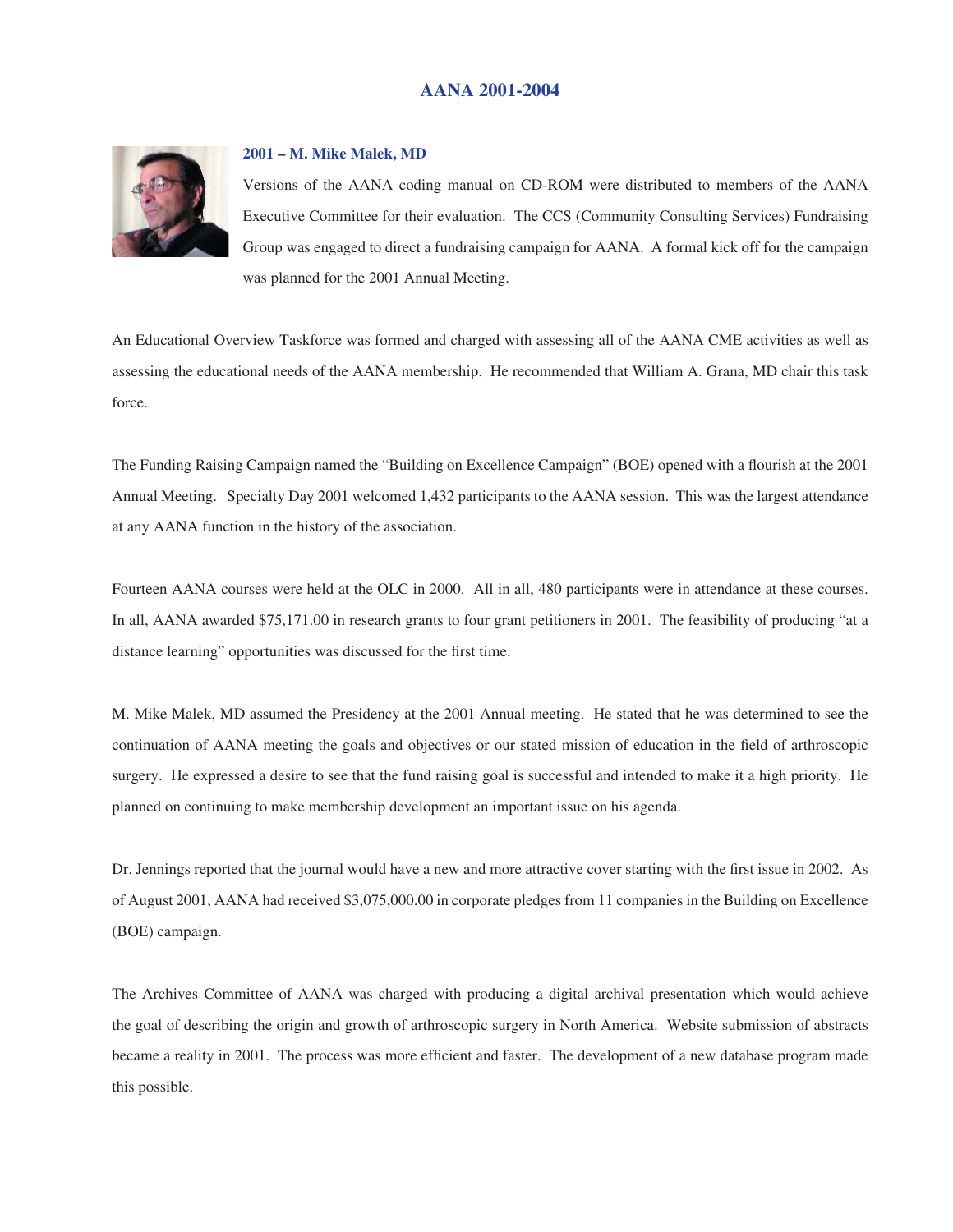A combined course with the American Orthopaedic Foot and Ankle Society was approved for 2002. This represented the first time AANA had combined with another subspecialty orthopaedic association in producing a CME accredited course. AANA made a decision in 2001 to produce resident courses for a markedly reduced fee. It was intended to do one resident course yearly.

Dr. Grana reported that the Task Force on Educational Overview held a conference call as their first meeting. The make up of this task force became the Chairperson plus the Chair of the Education Committee, The Chair of the Learning Center Committee, and the current and past Program Chairs. In addition, The Executive Vice President, and necessary staff will be present at their anticipated meetings. The task force produced a mission statement, which was entered into the minutes of AANA Executive Committee Meeting of August 2001. AANA passed a motion to provide Past Presidents who have achieved Emeritus Membership status a complimentary subscription to the *Journal of Arthroscopy*. In 2001, the JBOT made a decision to eventually add an additional member to the Board. That member would represent ISAKOS on the JBOT.

Major upgrades were needed to the OLC including a new HVAC system and increased square footage for better storage. The original estimated cost for these upgrades was \$1,000,000.00. AANA agreed to cost share the expenses with AAOS and the OLC on an equal basis. As of November of 2001, the Building on Excellence campaign pledges had reached \$4,700,000.00.

The AANA BOD authorized up to \$10,000.00 to be budgeted for the production of a broadcast of a live surgical case from San Antonio to the OLC. The purpose of this effort was to test the hardware and to check the reaction to participants at the OLC. The 2001 Fall Course was an all computer presentation meeting. No videotapes were used. From this point in time, it was intended to use only digital presentations for all AANA CME presentations.

The AANA arthroscopic coding manual was completed and was up and running by the time of the 2001 Fall Course. Prior to this time portions of this manual were posted but by this time it was complete. The shocking historical fact that the USA was attacked on September 11, 2001 came to us all as a reality check. The AANA was forced to cancel two Learning center courses due to the attack and the disruption to travel and the restrictions applied. There were a total of 435 registrants for AANA Learning Center courses during 2001.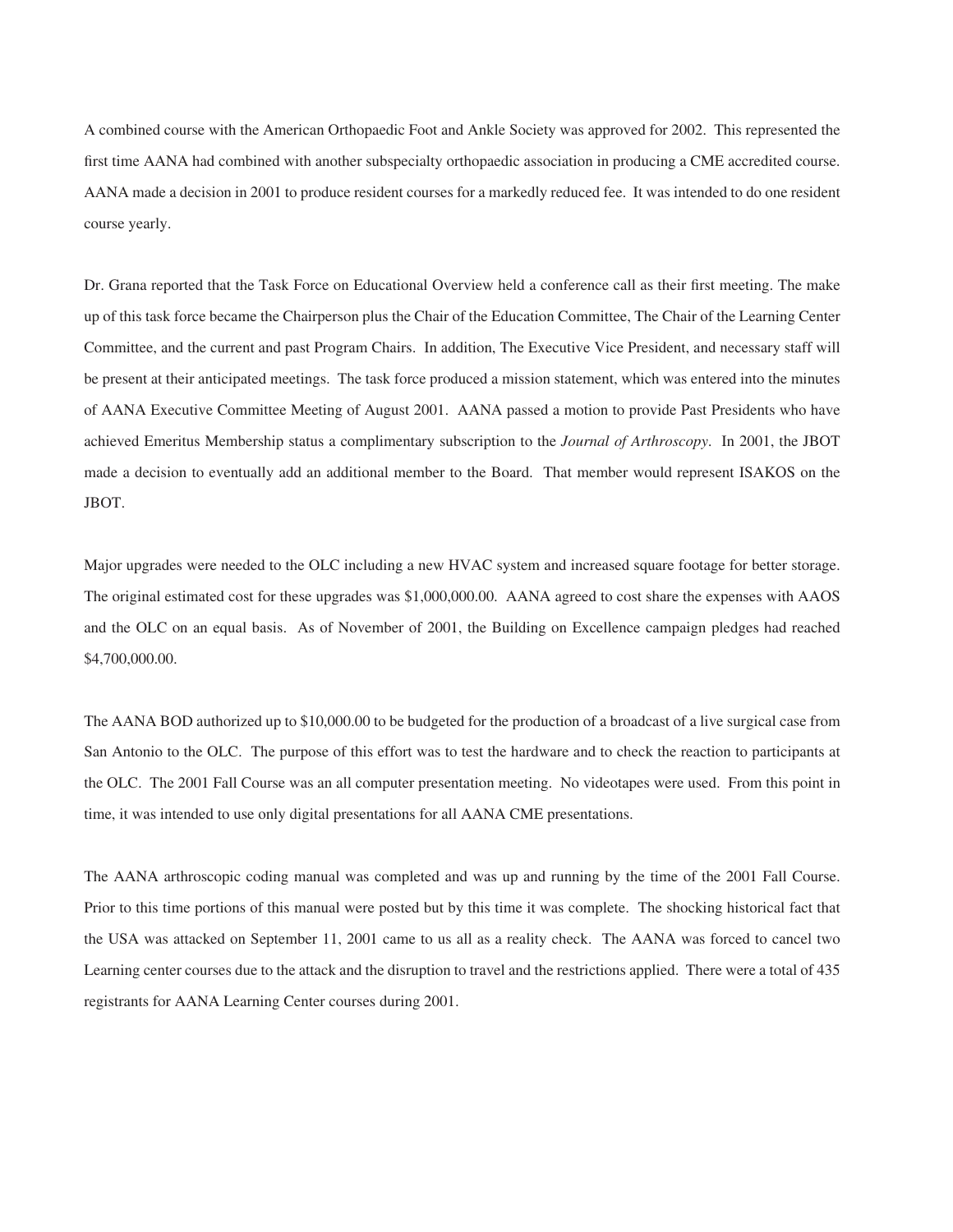

### **2002 - Stephen S. Burkhart, MD**

A letter was received from Joseph Zuckerman, MD the OLC board chairman thanking AANA for the assurance that AANA gave the OLC that they would share in the expenses of the necessary construction upgrades. There had been no hard estimation of those costs as yet, but estimates would be forthcoming some time in the summer of 2002.

The construction firm of Reed Illinois was engaged to perform the reconstruction to the OLC. The estimated cost of the entire project was \$919,845.00. AANA approved the payment of up to \$306,615.00 as their share of the costs.

AANA granted approval to the AAOS to use AANA produced teaching videos online in the AAOS OKU section of the AAOS website. Guarantees were given to AANA that none of the materials would be used for proprietary purposes. The attendance at the 2002 Annual Meeting was just over 1000 participants. Stephen S. Burkhart, MD assumed the presidency. In spite of the September 11, 2001 terrorist attack on our country, the 2001 Fall Course met its budgetary expectations and was well attended. Specialty Day 2002 had 998 attendees at the AANA meeting. AOSSM had an attendance of 882 at their meeting by comparison.

CPT coding seminars were added to the 2001 and 2002 Annual meetings and were quite well attended and received high marks from the participants. Focus "Demos" which had been presented the last several years at the meeting were extremely popular. One hundred percent of participants surveyed wanted the focus demos to be continued. The "Alex" lab course was tried in 2001 for the first time. It was extremely popular and well received. It will be continued in the future. AANA presented a shoulder symposium at the 2002 SICOT meeting held in San Diego. This symposium was arranged by Education Chairman Richard K. N. Ryu, MD. Drs. Tasto, Esch, Fisher, Pedowitz and Ryu all presented at this symposium.

The American Orthopaedic Association (AOA) presented a meeting on voluntary association leadership and governance issues. AANA members and staff including Edward A. Goss, J. Whit Ewing, MD, Walter R. Shelton, MD, Stephen S. Burkhart, MD, and Gregory C. Fanelli, MD attended this meeting. The meeting was sponsored by AOA and designed and facilitated by Teckner Consultants. The meeting was considered by all to be valuable and worthwhile attending. The points made at the meeting were designed to give the participant better insight into what it takes to keep a voluntary association progressive and functional enough to deal with changing needs.

Stephen S. Burkhart, MD planned to perform a shoulder procedure in San Antonio, and have the procedure broadcasted live to the OLC in August of 2002. Physicians attending a course that weekend were invited to come a day sooner and take part in the interactive process. This was to be a first for AANA utilizing this tantalizing technology.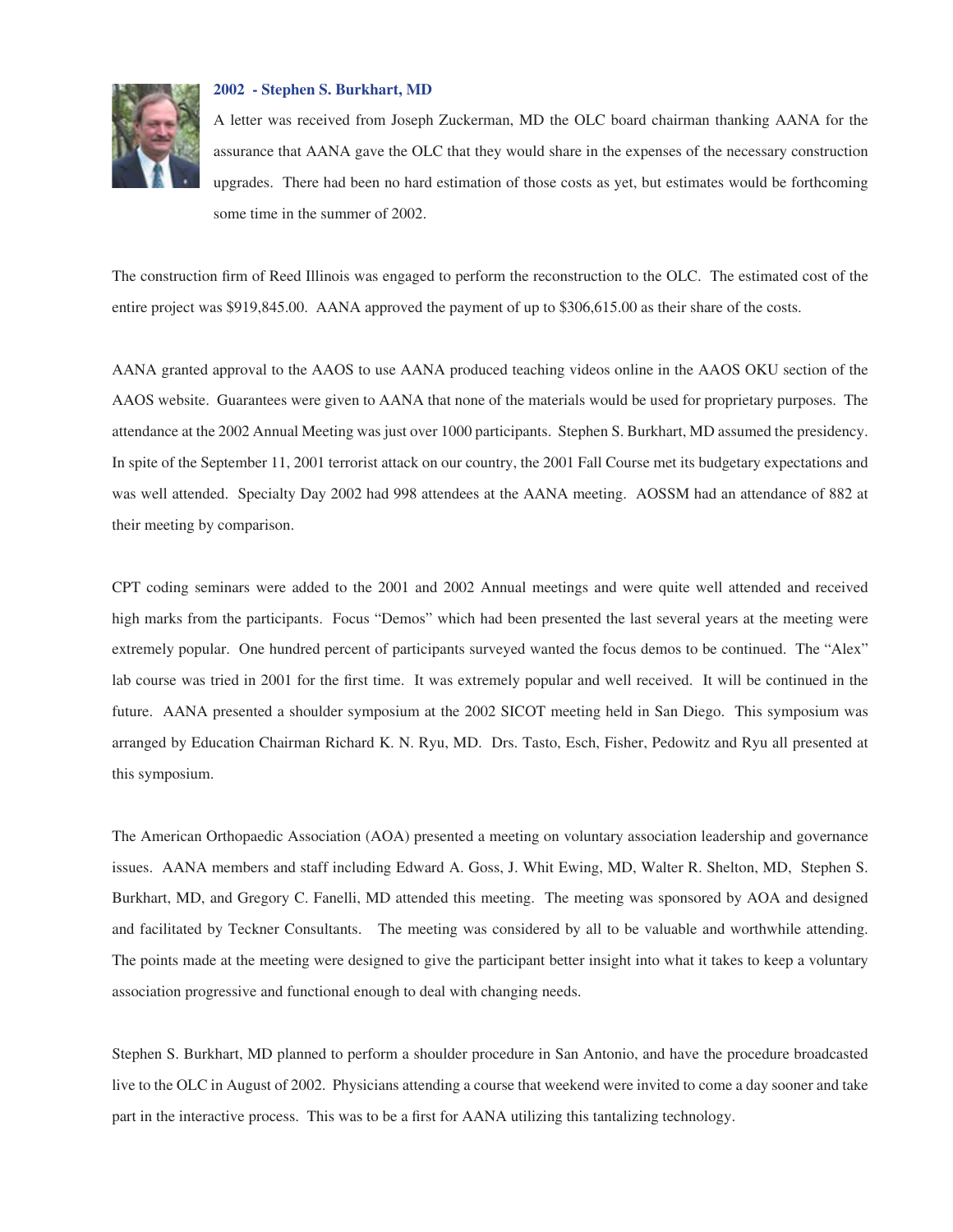Dr. Walter Shelton the Chairman of the Development committee reported that the Building on Excellence (BOE) fund raising campaign was a complete success. AANA received pledges for \$5,398,000.00. These cash gifts were scheduled to be received in allotments through 2006. Total expenses for the operation of this campaign amounted to \$530,748.00.

AANA developed a plan to begin 3 month follow up surveys of Learning Center Course participants in order to determine the effect that attendance at the course had on the participant's practice.

The 2002 Annual Meeting was held in Washington D.C. M. Mike Malek, MD chaired the meeting. Stephen S. Burkhart, MD was introduced as the incoming President at this meeting There were 80 podium speakers at the 2002 Annual meeting. For the second year, the scientific posters were being presented electronically. Four computer terminals were used in the poster area to accomplish this task. The attendance at this Annual meeting topped 1000 again.

M. Mike Malek, MD and Brian Day, MD selected by Dr. Malek, will represent AANA at the World Council on Sports Medicine in Athens Greece in 2004. A decision was made to publish all the issues of "Pearls" on the AANA website. A new course was offered to participants of AANA Learning Center courses. This was a course on practice management chaired by Jack Bert, MD.

Dr. Burkhart reported that a transmission of live surgery from San Antonio to a course being held in San Diego went well and was technically excellent. The first trial of this technique to the OLC was scheduled for later in the year. It was noted at the fall 2002 BOD meeting that Mr. Don Reid had passed away. Mr. Reid had served AANA as the former Executive Director and fund raising coordinator.

A new contract with the publisher (Elsevier) had been agreed to. Elsevier had earlier purchased the Saunders Publishing House. A contract was prepared by AANA to offer to ISAKOS. The purpose of the contract was to create a relationship between the organizations that would in essence make the Arthroscopy Journal the official journal of both associations for at least eight years.

In the summer of 2002, the Finance Committee of AANA made the decision to seek a new fund manager to oversee the investments of AANA. A search was carried out and three recognized investment firms in the Chicago area were invited to make a presentation. The three companies consulted included Solomon Smith Barney, Merrill Lynch, and Morgan Stanley. The Finance committee eventually selected Merrill Lynch to oversee the management of the invested funds of AANA. The BOD worked with Merrill Lynch to develop an investment policy. This policy recognized the importance of establishing the level of risk that would be tolerated and was put into place.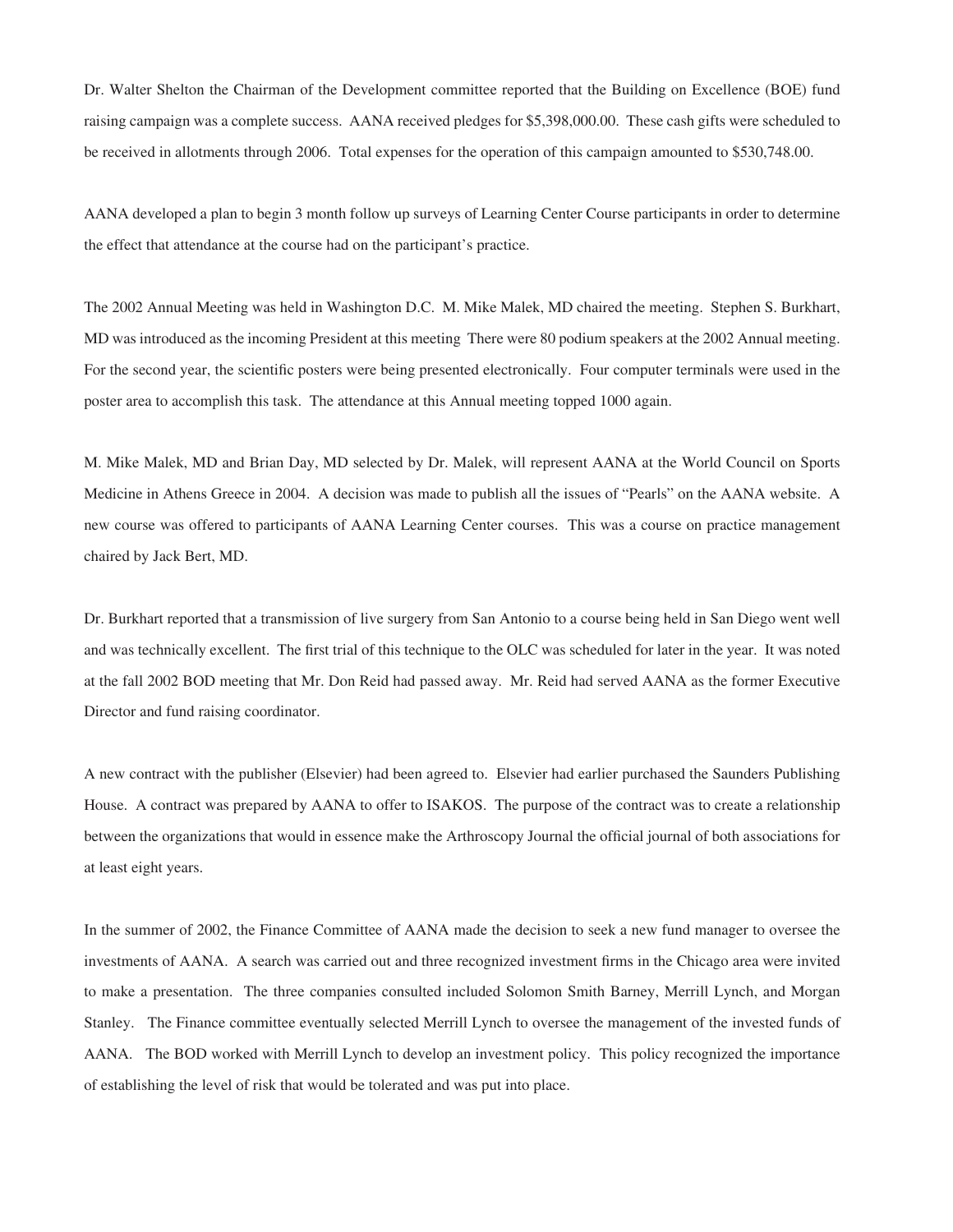The OLC renovation was completed without cost over-runs. The OLC decided to offer at a distance learning capabilities to their menu of services. The OLC appointed James P. Tasto, MD as a member of the OLC BOD.

The Educational Review Task Force reviewed the AANA and the AANA CME Mission Statements. The task force made recommendations for some minor changes to the mission statements. The BOD accepted these changes.

The BOD budgeted \$100,000.00 for use in AANA OLC resident's courses in 2004. These funds were to come from the Education Fund. The Education Fund was created from the monies obtained through the BOE campaign. The reason for carrying out the fund raiser was to support educational opportunities such as the resident courses. Three named scholarships were created from the funds raised in the BOE campaign. These scholarships named the Smith Nephew, Health South and Wyeth scholarships consisted of an all expenses paid attendance to an AANA OLC course of the winner's choice. There were two resident learning center courses planned for 2004

The e-posters are planned again for the next Annual Meeting in 2003. In an attempt to avoid delays at the computer terminals, each participant at the meeting will receive a CD-ROM in pdf. Format containing all the posters. The BOD created a budget for allowing up to \$15,000.00 not including expenses for a Presidential speaker.



#### **2003 - Brian Day, MD**

A new contract of agreement between ISAKOS and AANA was prepared for signature in January 2003. This contract will officially have the Journal of Arthroscopy continue to be the official journal of both associations once signed. The AANA BOD made a decision to limit the term of the JBOT Chairman to 2 years with a one-time term renewal possibility. This decision was referred to the Bylaws Committee and eventually was passed by the membership and became the official policy of the association.

The BOD merged the Data Analysis and Retrieval committee into the Electronic Media Committee thus doing away with the Data Analysis and Retrieval Committee. The newly reconstituted committee was named the Electronic Data and Media Committee. Ultimately, this committee was renamed the Technology Committee.

The Fellowship Committee had finished the core curriculum for arthroscopy fellowships and presented a draft of the curriculum to the BOD for approval. The AANA BOD passed a motion to receive the draft of the arthroscopy core curriculum as the official core curriculum for AANA recognized fellowships. The BOD congratulated John C. Richmond, MD, Chair of the Fellowship Committee, for completing this task.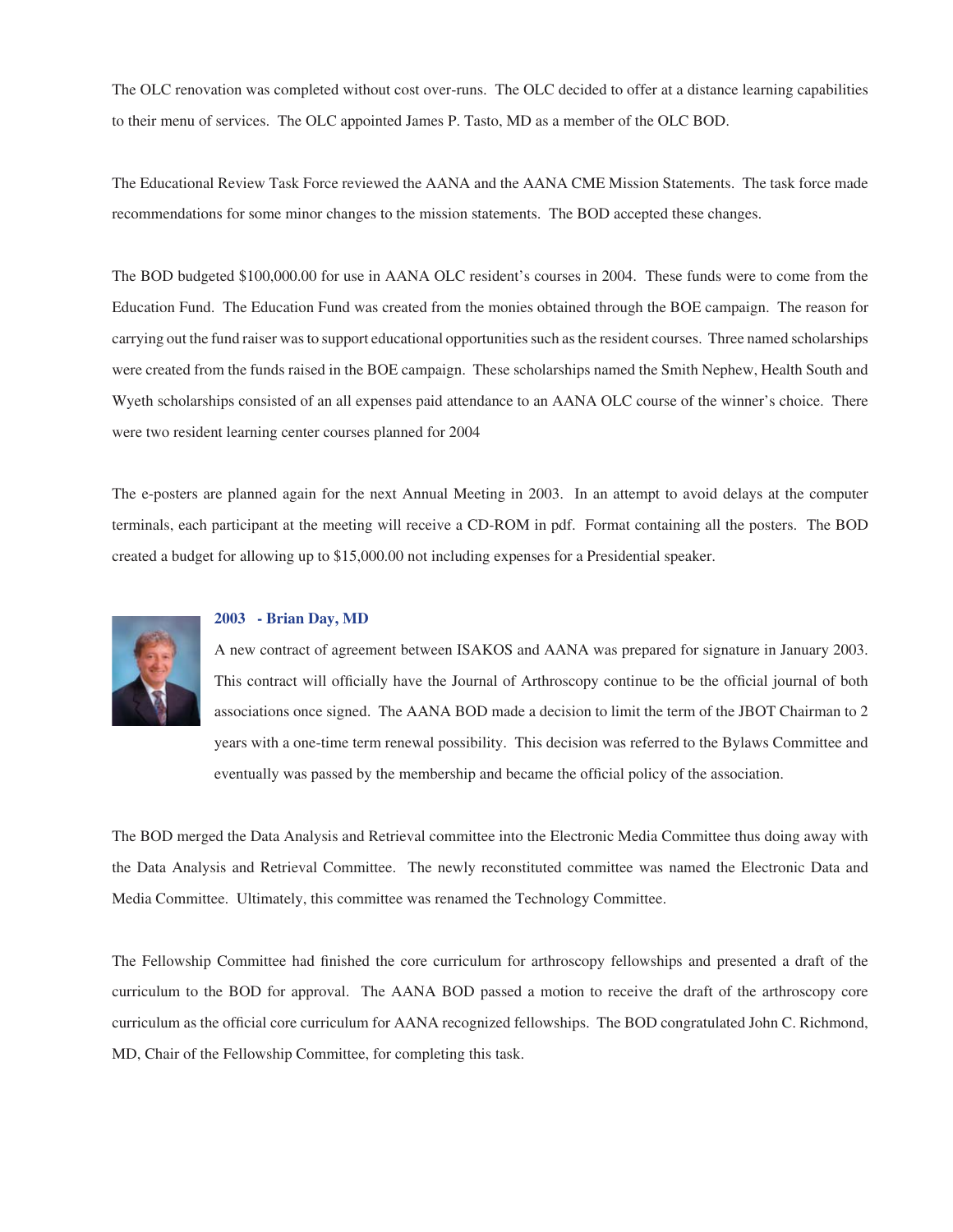William R. Beach, MD, Chairperson of the Health Policy and Practice Committee, informed the AANA BOD that his committee was impressed by the new philosophy exhibited in the changes to the AAOS Global Services Data Book. There seemed to be recognition of the complexities of arthroscopic surgical procedures that had hitherto been lacking. The sense of the Committee was that the AANA CPT Manual which had been up on the AANA website for one year was in need of being updated. With the recognition of the AANA viewpoint exhibited by AAOS it was now felt that AANA could remove the AANA CPT Coding Manual from the AANA website and refer Orthopaedists to the AAOS website for responses to queries regarding coding issues. The removal of the AANA CPT coding manual from the AANA website was approved by the AANA BOD.

Stephen S. Burkhart, MD expressed his opinion that the Task Force on Educational Overview had significant lasting value to AANA. He was of the opinion that this task force started by James C. Esch, MD should be made a standing committee of AANA. A motion to convert the Task Force on Educational Overview into the Educational Overview Committee of AANA was passed.

The 2003 AANA Annual Meeting was held at the Marriott Desert Ridge Resort in Phoenix, AZ. President Stephen S. Burkhart, MD presided over this meeting. Brian Day, MD was inaugurated as the incoming President at the meetings conclusion. In Dr. Burkhart's opening remarks, he stated the he was pleased that AANA had achieved the goals he had outlined at the beginning of his year as President of AANA. These goals included:

- Progress in the at a distance learning opportunity being afforded by the OLC with the OLC BOD making the decision to purchase the necessary hardware to carry out this new technology.
- The addition of self-assessment evaluation for AANA courses at the Learning Center.
- The completion of new Patient Education materials.
- The development of new teaching opportunities with the addition of the practice management courses.

The AANA BOD made a decision to waive annual dues to members who were called to active duty from the reserves. This excuse from dues was intended to last as long as the member remained on active duty. The OLC upgrades functioned well since the completion of the work. AANA's share of the costs amounted to \$283,936.18. The OLC BOD and the AAOS BOD contributed a like amount to the total cost. All committee functions were reviewed in the past year as was suggested in 2000 as a priority item. All committees were informed of the changes to their committee charges.

As of March 2003, a total of \$1,623,561.00 had been collected from the pledges given during the active phase of the BOE campaign. \$3,738,260.00 remained to be collected by the end of 2006.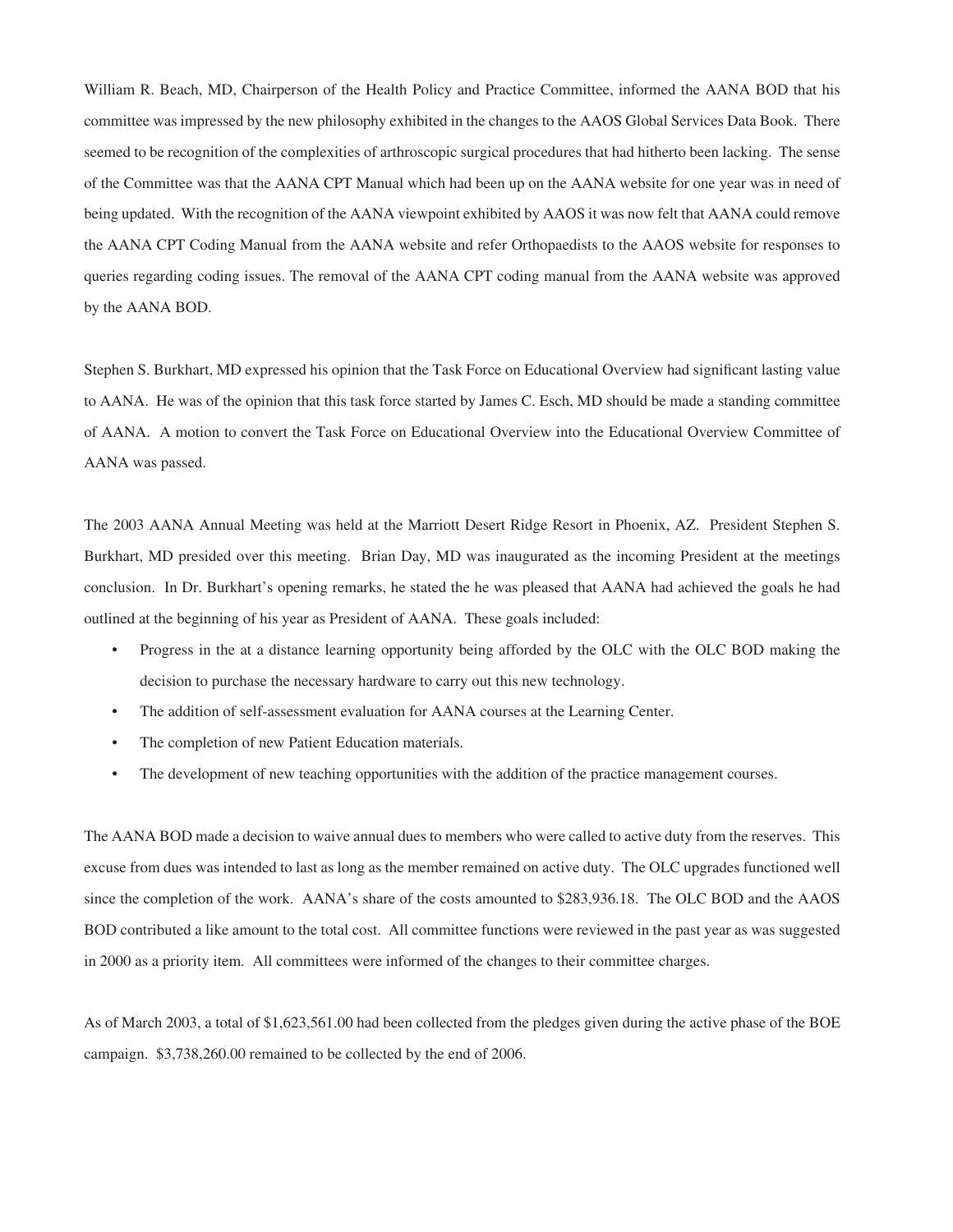A conscious decision was made by Gary G. Poehling, MD, the Editor of *Arthroscopy,* to favor articles that were prospective in nature and had significant scientific merit. This type of article increases the impact factor rating of the journal. Royalty income from the journal for 2002 amounted to a net-net profit of approximately \$460,000.00.

William D. Grana, MD, Chairperson of the Educational Overview Committee, informed the BOD that the ACCME had informed member constituents that stronger emphasis would be placed on standards for commercial support for educational venues. These are the standards to ensure the separation of promotion from education within the CME activities of ACCME accredited providers. The outline of these standards involved five themes: 1) Independence; 2) Absence of commercial bias; 3) Disclosure of required information and relationships; 4) Appropriate management of funds from commercial interests; and 5)Appropriate management of advertising and exhibits.

As a result of the discussion generated by this information from ACCME, a motion was made and passed to remove CME credit for attendance at the Fall Course "Focus Demos". The reason for this decision was that commercial interests play a large role in the production of the Focus Demos. (This decision was to play a large role in the ACCME on site review that AANA underwent in December of 1994.)

Robert W. Jackson, MD requested that the BOD accept his decision to resign as Chairperson of the Archives Committee that he so capably chaired for so long. The BOD reluctantly did accept Dr. Jackson's resignation from this post with an agreement that he would remain on the committee as a member. John B. McGinty, MD accepted the appointment as the new Chairperson of the Archives Committee. Dr. McGinty announced his intention to have the Archives Committee produce a monograph covering the history of Arthroscopy and the history of the Arthroscopy Association of North America.

The 2002 Fall Course drew 511 participants. By comparison, there were 377 participants in the 2001 Fall Course. AANA Specialty day 2003 drew 1461 participants. This was the largest enrolment of any Specialty Courses offered at the AAOS meeting. Private tutorials were added to the menu of offerings for the 2003 Fall Course. The intent was to allow a single participant to spend several hours on a procedure specific cadaver experience paired with a recognized surgical expert. The results were such that this was carried over to the 2004 course as well.

AANA once again applied for a two (2) hour ICL (Instructional Course Lecture) to be delivered at the 2004 AAOS meeting. Once again, the AANA ICL application was denied. Seventeen AANA courses were offered overall at the OLC in 2002. These courses involved 37 Master Instructors and were attended by 616 surgeon participants. Only 2 knee courses were planned for 2004. Both courses will be comprehensive in nature. There were two resident courses planned for 2004. These courses would provide \$1100.00 scholarships for each resident participant. Once again, these scholarships were made possible by monies gained through the BOE campaign.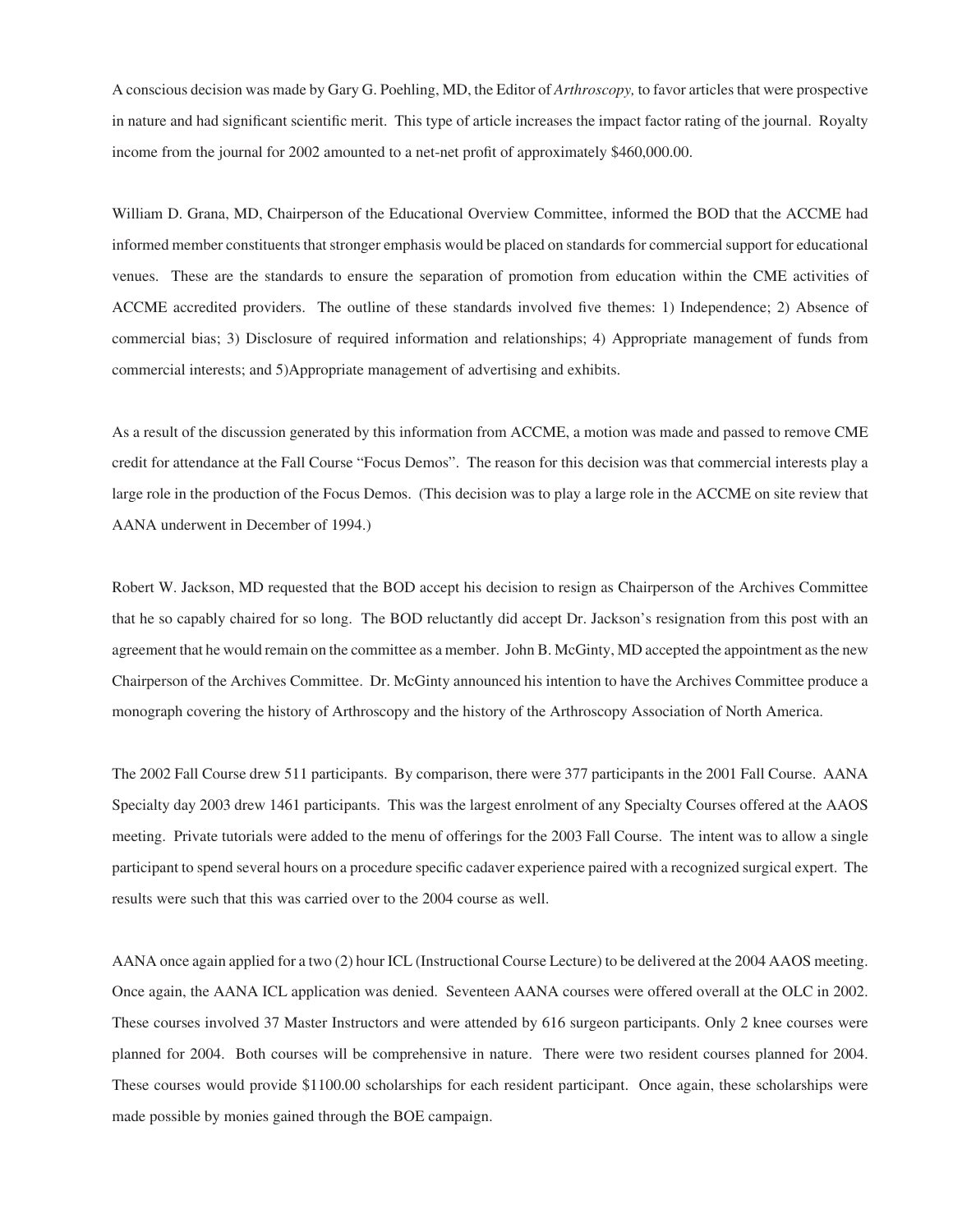A \$100.00 increase to the fee for attendance by a non-member of AANA at a Learning Center course was imposed. It is noteworthy that since inception, no increase in fees for courses at the OLC has been imposed on AANA member participants. One hundred and two (102) members joined AANA in 2003. E Posters on CDs were given to each participant at the 2003 Annual Meeting. More that 800 participants attended the 2003 Annual meeting. Eighty-three (83) podium presentations were given at the 2003 Annual Meeting. No Richard O'Connor Research Award was given in 2003 due to the fact that the Research Committee did not feel there were any applications worthy of the award.

Brian Day, MD discussed his goals for the upcoming year. He remarked that he wished: 1) To continue Dr. Burkhart's initiative on distance learning; 2) To encourage relationships with related societies; 3) To continue AANA's role as leader in the use of information technology and new technology in education; 4) To assign specific 12 month goals to committees; 5) To do a pilot project on videoconferencing; 6) To have AANA consider the production of a Winter Resort Course.

The Healthsouth pledge to the BOE campaign was lost after having received 20% of the pledged \$1,000.000.00. The Healthsouth business structure is under review and there was doubt that any additional funds will be forthcoming. A contract with MCJ was signed for services through the 2005 Fall Meeting.

The virtual reality project that AAOS is working on and that AANA agreed to support is making only slow progress at this point. AAOS had not as yet requested any of the \$25,000.00 that AANA budgeted several years ago for this project. W. Dilworth Cannon, MD, AANA Past President, had worked with this project for years and has kept AANA informed of the progress.

An Information Technologist was engaged by AANA to work mainly on a redesign of the website at this point in time. His name is Ugo Saettone. He was to be used as a part time employee for the present time.

Journal subscriptions had risen to 5,126 subscribers. The journal subscription cost to a member was increased from \$85.00 to \$90.00 per year at this time. The journal was scheduled to increase to 12 issues plus a supplement by 2005. There had been a delay in the signing of the final contract with ISAKOS and AANA regarding the journal relationship. Dr. Day will sign the final version of the contract once it has been signed by Dr. Per Renstrom (President of ISAKOS).

At the request of the communications Committee, all Past Presidents will in the future be given a PAST PRESIDENT ribbon to be attached to their name tag when attending AANA functions. J. Whit Ewing, MD was signed to another contract to remain as the Executive Vice President until July 2006.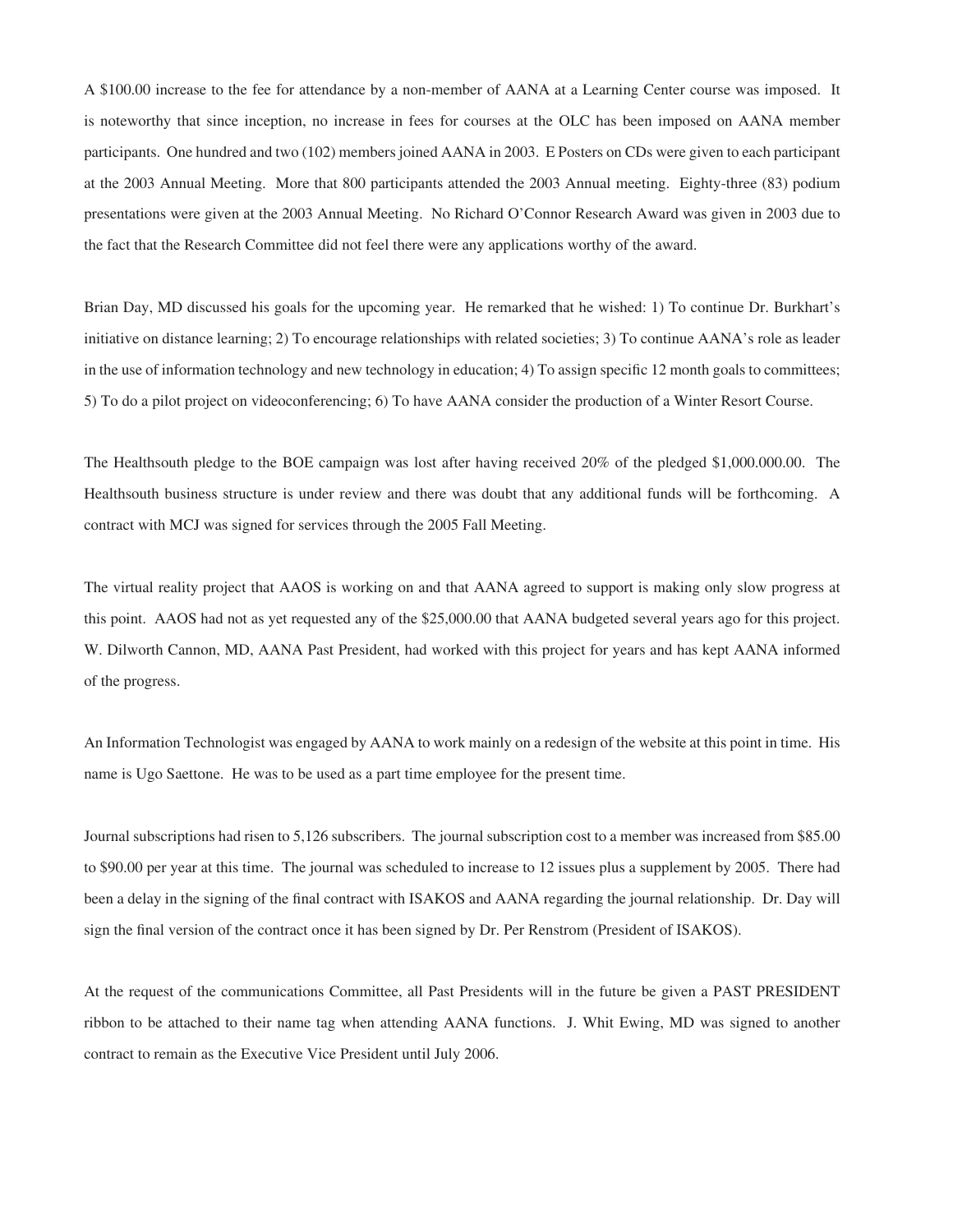The Fellowship Committee planned to have fellowship posters at the 2004 Annual meeting. These posters were to be analog posters on easels to promote face-to-face discussions with authors. An award for best poster was to be granted by the Fellowship Committee who was to select the winner. The hip arthroscopy course was oversubscribed prompting the decision to hold two hip courses the next year instead of one.

Concern was expressed by a number of BOD members that committee meetings were not attended as well as they should have been. A motion was passed that committee attendance at committee meetings will be recorded on the AANA database.

Dr. Day introduced his proposal of AANA hosting a CME course at a major ski resort during the winter season. Specifically, he wished to have a course arranged in January or February of 2005 to be held at Whistler Resort. The nature of the course would be left to the discretion on the Education Committee. This course would be planned for approximately 200 participants.

In the Fall of 2003, President Day informed all that he made the decision to form a presidential task force charged with the task of developing a strategy for the continued operation of the motor skills portion of the AANA Fall Course and the AANA Learning Center courses. This task force was to be chaired by Donald H. Johnson, MD. Members assigned to join Dr. Johnson on the task force included James C. Y. Chow, MD the sitting chairperson of the Education Committee, the sitting Chairperson of the Learning Center Committee, J. Whit Ewing, MD, AANA Executive Vice President, and Mr. Edward Goss, Executive Director. The BOD empowered Mr. Edward Goss to seek and employ another staff person to fill the position of Assistant Director of Meetings.

At last, all necessary parties signed the contract between ISAKOS and AANA regarding the Journal being the official journal of both associations. Both associations look forward to a long and fruitful relationship. Ms. Holly R. Albert attended an ACCME workshop in Chicago in December of 2003. This was done in an effort to assist AANA in preparation for the ACCME on site visit for purposes of re-accreditation to be carried out in late 2004.

AANA received information from the OLC BOD of their intention to hopefully no longer be in need of supplemental support from AANA and/or AAOS by the end to 2006. In the meanwhile, AANA will support the OLC with \$85,000.00 in 2004. AANA will be asked to continue to support the OLC with \$20,000.00 capital funding annually for an indefinite period of time. AANA strengthened its disclosure statements as it was felt that the ACCME would be paying close attentions to this element by the time of the review. AANA is requesting that every committee request any changes in any committee member disclosure statement at every meeting. Every member of the BOD will be asked to disclose any changes to their statement at every meeting as well.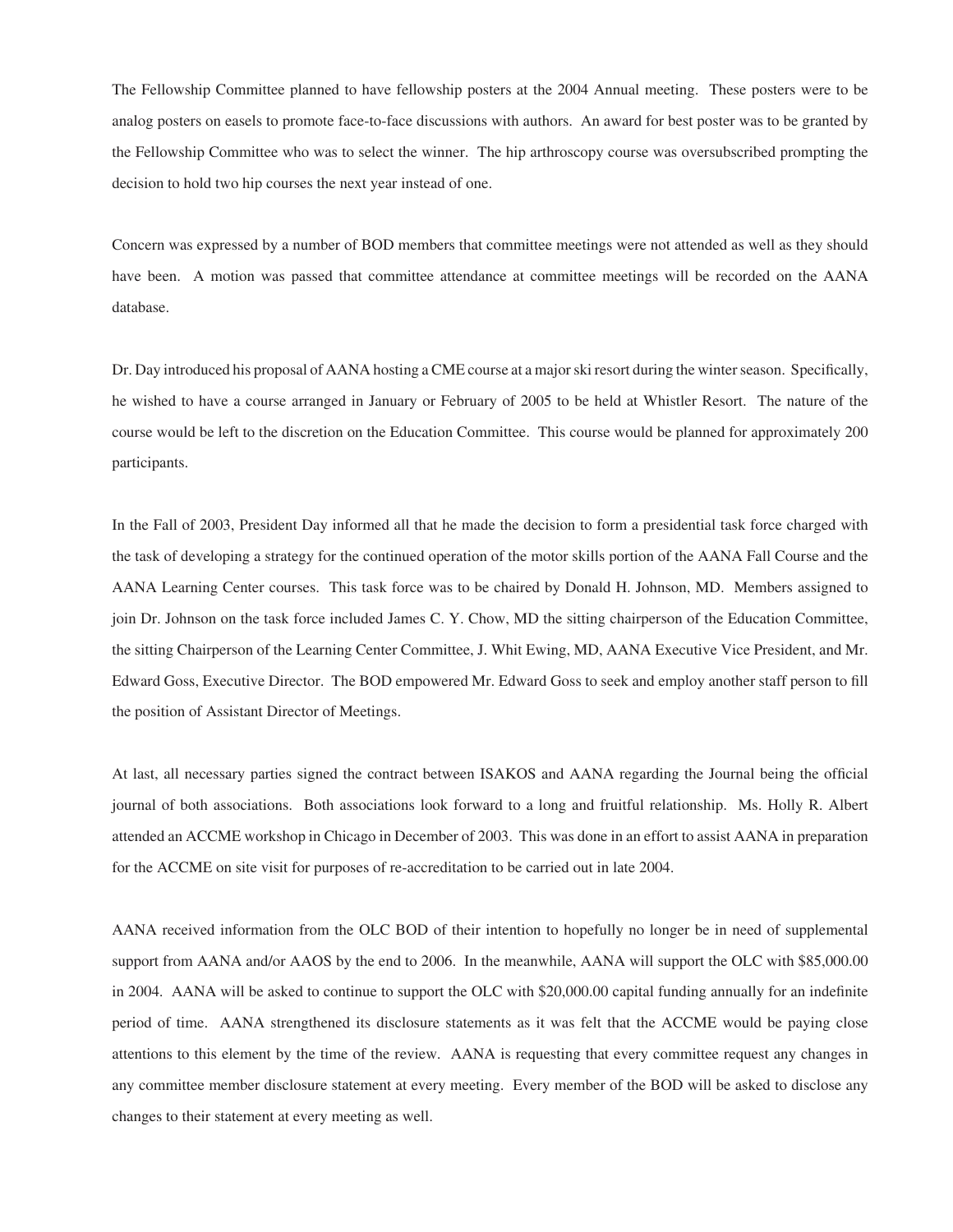The AANA Archives Committee made the decision to place the proposed history of AANA and Arthroscopy on the AANA website rather than prepare a printed and bound book. It was felt that in this way, the history could be added to as a work continually in progress. If at anytime, someone decided to print the document as a bound volume, it could easily be accomplished. A two-year goal was established for completion of the project.

There were 450 registrants for the 2003 Fall Course. There were 17 scheduled "Focus Demos". AANA granted six (6) scholarships for trainees of the Global Arthroscopy Association. This request for scholarships to a meeting at the OLC came from Past AANA President Howard J. Sweeney, MD. AANA elected to support this effort. The monies will come from donations received by AANA through its association with OREF.



## **2004 – Donald H. Johnson, MD**

The AANA Executive Committee met at La Quinta, CA in February 2004. Brian Day, MD chaired the meeting. The BOD decided to change the bylaws covering Emeritus membership. Their intention was to allow any member with at least 10 years of membership to change to Emeritus status once they reached the age of 65 regardless of whether or not they were still practicing medicine. This was eventually voted in by the membership.

Stephen S. Burkhart, MD was recommended to the OLC BOD to fill an upcoming vacancy on the OLC BOD. Total Assets at 2003 years end amounted to \$7,478,865.00. There had in the past been questions raised concerning the publication "Pearls". While popular with our membership, Pearls is not a refereed journal. There was concern that perhaps AANA might be considered responsible for the suggested modes of treatment and surgical procedures presented in Pearls. AANA has since the inception of Pearls covered it with a disclaimer. It had been recommended that AANA have our legal consultants review the disclaimer. This was carried out and the professional opinion was that AANA was sufficiently covered by the existing disclaimer.

Mr. Goss had been instructed to search out possible alternative sites for the AANA office. The coming year was the renewal of the leasing contract with the AAOS, the site of the existing office. Mr. Goss did a thorough search of the Rosemont area and adjoining areas and was not able to find any office space that would come within \$10.00/sq. /ft. of the existing space. There was no decision to move from the existing space.

A Founding Member luncheon was arranged at the 2004 Annual meeting. Speaking at that luncheon were representatives from Merrill Lynch. They spoke on the topics of pension plan management and alternative plans for retirement. There was no fee to the members attending and they seemed to enjoy this effort.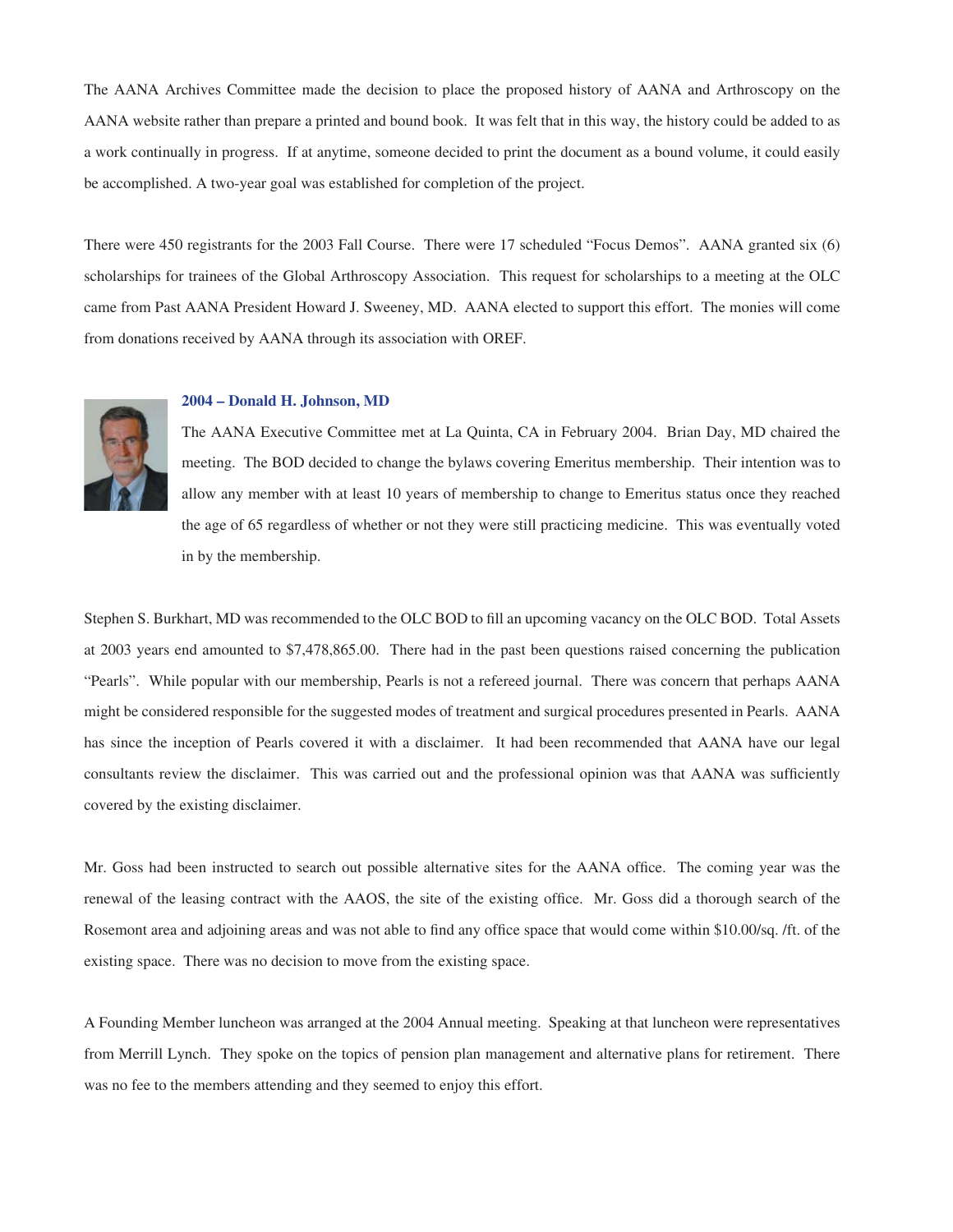Total course registration for the 2003 Fall Course was 480 participants. Thirteen of eighteen focus demos were fully subscribed. The socio-economic/CPT coding seminar was fully subscribed. The Instructional Course Lecture content from the 2003 Annual Meeting was published. The comments on this supplement were nothing but encouraging.

Richard K. N. Ryu, MD was complimented on performing an excellent job during his period of chairing the Education Committee. Richard L. Angelo, MD will be taking over as Chairman of the Education Committee at the next Annual Meeting. Dr. Angelo is already at work determining course content for the upcoming winter meeting in January 2005. Vipool (Vic) Goradia, MD is at work on upgrading the AANA website. He is hopeful of having the major part of this task accomplished by mid 2004.

The Executive Committee passed a motion to create a Presidential fund to be used by the President for AANA related activities. The amount of this fund was not to exceed \$50,000.00. The fund was to be subject to review and audit by the AANA Treasurer.

The 2004 Annual Meeting was convened at the Marriott World Center in Orlando, FL in April 2004. Brian Day, MD presided over the meting. Donald H. Johnson, MD was inducted as the new President of AANA at meetings end. Dr. Day informed the BOD that he had formed a President's Council at the preceding February Executive Committee meeting in LaQuinta, CA. The council consists of five people, namely the Presidential line. This council met again just prior to the BOD meeting. The purpose of the Council is to discuss the agenda of the meeting and to keep the incoming and past Presidents up to date on issues concerning the association. It was felt that by doing this informally, the incoming presidents might well be better prepared for the time when they assume the office of President.

Dr. Day had requested, in advance of the Annual Meeting, that each BOD member would submit to him names of International Orthopaedists whose interests dwelled on arthroscopy and sports medicine. The purpose of this was that from the list of names submitted, there might well be some who were worthy of being selected for Honorary Membership in AANA. As a result of this action, the BOD moved and passed a motion to offer Honorary Membership in AANA to some sixty-six (66) individuals. Letters were to be mailed to these individuals offering this Honorary Membership to them.

The March 31, 2004 combined balance sheet revealed total assets of \$8,774,214.17. Of this amount, \$3,522,843.18 was the amount in the Education Fund. ISAKOS realized a \$40,000.00 royalty payment from the journal. In addition, AANA paid a \$50,000.00 education grant to ISAKOS, which was agreed upon by contract.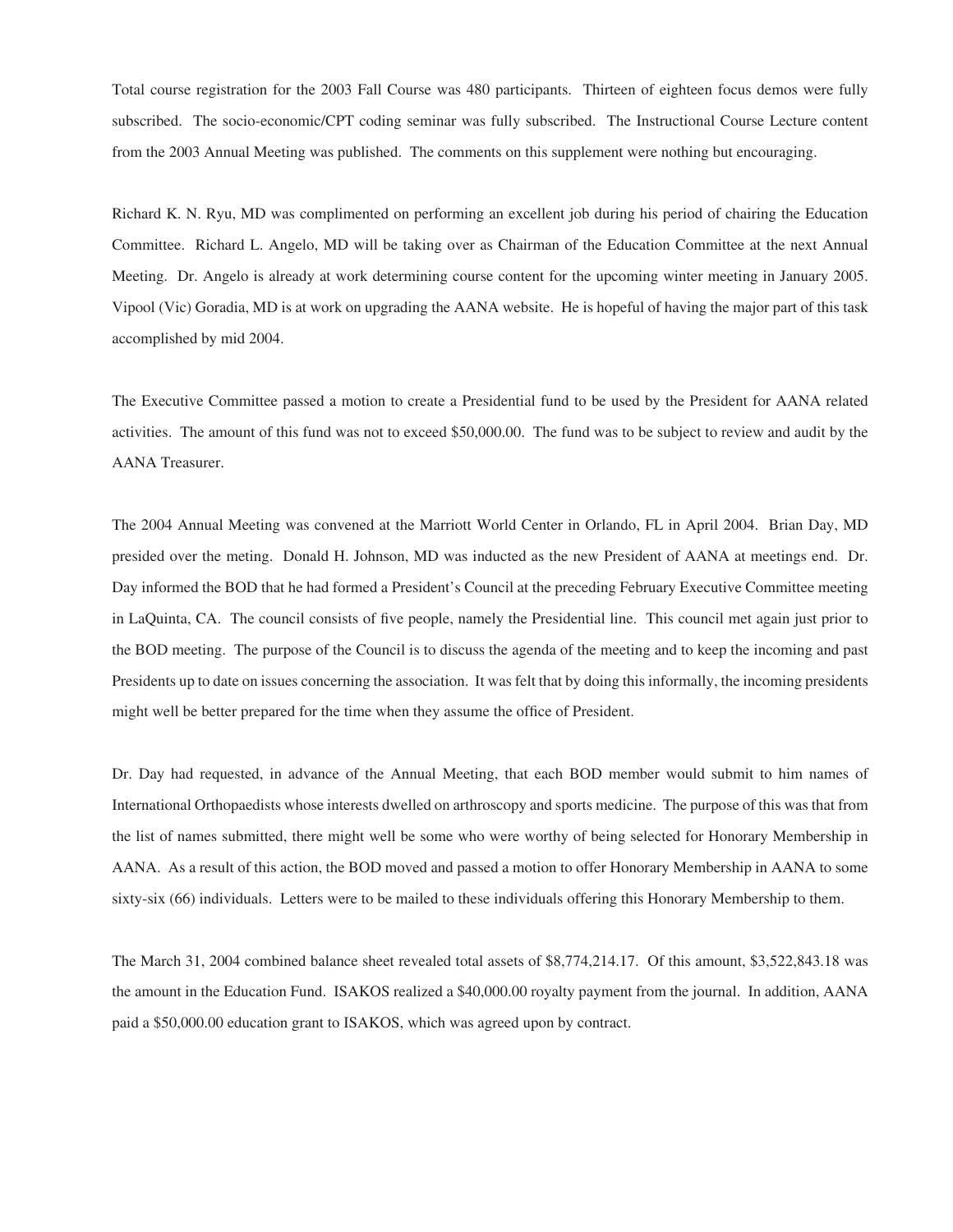Article submissions were at an all time high in 2003. Over 50% of these submissions were from International sources. For this reason, the JBOT made the decision to boost the number of issues to 12 per year. This increase was to take place in 2005. The circulation in 2003 amounted to 5,479. Due to the increase of issues as well as the publication of a supplement, an increase in the journal subscription rate to AANA and ISAKOS members was approved. The rate in 2005 was to increase from \$90.00 to \$100.00.

Mr. Goss explained to the BOD that he had engaged a floor space planner to aid in better utilization of the space at the AANA office. There was also a serious need for an upgrade to the existing furniture, which was outdated having been originally, purchased as used furniture. A new five-year lease for the office space was signed. The space was leased for \$16.00/sq. ft.

The Educational Overview Committee reported that they were working to prepare for the ACCME review later in the year. A written report covering all the elements in the review process was due at the ACCME office by September 17, 2004. Dr. Grana felt that there would be no difficulty in meeting this deadline.

The Development Committee reported that they had covered the first resident's scholarship funded course held earlier this year. The meeting was filled to capacity. Numerous participant interviews were done and ample photographs were taken to satisfy the need for documentation of this event. A brochure was prepared using these materials and mailed to all major donors to the BOE campaign. The donors were pleased to see this tangible exhibit of what their gifts were making possible.

The 2003 Fall Course welcomed 483 participants. The Alex labs had the highest overall scores at this meeting. In regards to the focus demos, 12 of the 17 were fully subscribed. There was 100% endorsement of the format by the participants. The overall ratings were excellent. It seemed as though the removal of CME credit from the activity did not dampen the enthusiasm of the participants to take part.

Specialty day 2004 drew 1481 attendees in San Francisco. This was the largest enrolment of all the courses offered. The Communications Committee reported that the Past President profiles being featured in the AANA newsletter were going well. Streaming video material with Past President interviews was being created for future presentation on the AANA website.

An upgrade to the media used to support the Learning Center Courses had been completed at this time. These updates included: 1) New DVD for the foot and ankle course; 2) New DVD for the wrist and elbow course; and 3) The audiovisual digital conversion of the OLC was now completed. This included the hardware necessary for at a distance learning initiatives. The BOD passed a motion to increase the number of scholarship supported AANA Learning Center Courses to three in 2005.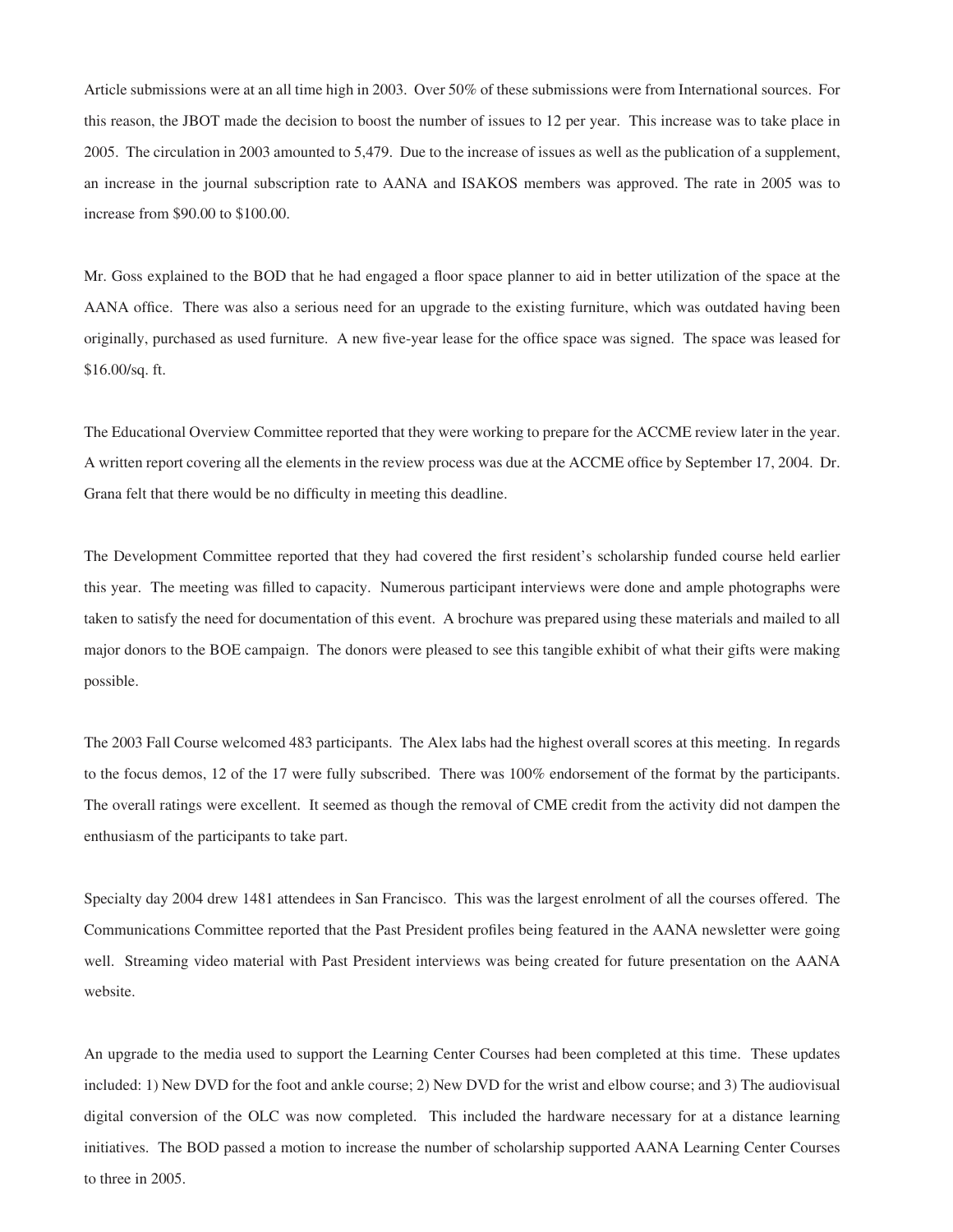Dr. Goradia informed the BOD that steady progress was being made in the revamping of the AANA website. He gave a live demonstration of the functional aspects of the site at the BOD meeting. The new site will include features such as: 1) Ability to register for meetings on-line; 2) Ability to pay dues on-line; 3) Ability to purchase AANA products on-line; 4) New case discussion "chat room" capability; and 5) A new look and feel.

With persistence and hard work, William R. Beach, MD and the Health Policy Committee were successful in obtaining five new CPT codes. These codes included: 1) Meniscal transplantation; 2) Arthroscopic osteochondral transplantation: autograft; 3) Arthroscopic osteochondral transplantation: allograft; 4) Open osteochondral allograft; and 5) Autogenous chondrocyte implantation.

The 2004 Annual Meeting hosted over 800 participants. There were 104 podium presentations. E-Posters were offered once again and every participant received a CD-ROM containing the E-Posters. There were 58 companies and 122 booths represented at this meeting. Research grants totaling \$75,000.00 were awarded.

Donald H. Johnson, MD remarked that he planned to continue Dr. Day's initiative on technology. His intention was to seek prominence for AANA in information technology. He stated that he was intent on AANA "reaching out and teaching someone". Dr. Johnson stated that he intended to continue the President's Council as a means of developing a coordinated strategy at the leadership level.

The Finance Committee made three decisions at this meeting. These decisions consisted of:

- Recommending to the BOD that an increase in the dues of \$25.00 for each of the years 2005, 2006 and 2007 be approved.
- To recommend to the BOD placing the revenues from the increase into the General Fund.
- To recommend to the BOD discontinuing the current practice of transferring \$50.00 of each members dues to the Education Fund and furthermore to deposit these funds into the General Fund.

The AANA BOD eventually passed all the above actions.

At the time of this meeting, AANA had received acceptance letters from 33 of the 66 individuals offered Honorary Membership in AANA. Their names were added to the roster of Honorary Members. A professional needs assessment survey was scheduled to be carried out at the end of summer 2004.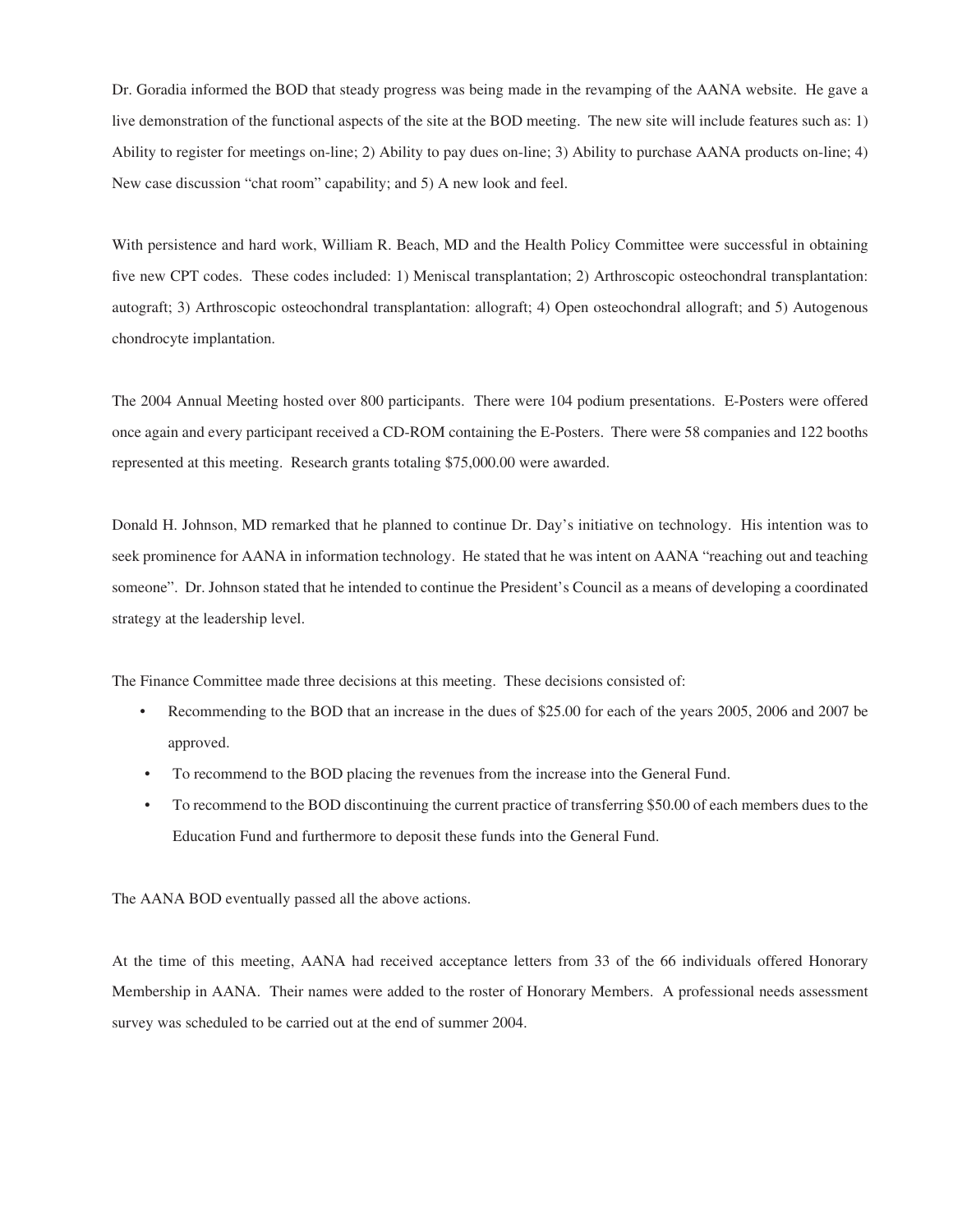AANA was officially informed by officials from Healthsouth that they would not be able to complete the pledge given to the BOE campaign. Healthsouth was listed in the donor records as a \$200,000.00 donor. A philosophical decision was arrived at during this meeting. The Executive Committee made the decision that AANA should be in a continual fund raising mode much as many universities are. This issue was to be forwarded on to the entire BOD for further discussion and input.

A new employee, Ms. Leah Anklam, was added to the AANA staff. She will begin work in mid-August 2004. Her title is Education Meeting Coordinator. A live at a distance surgical presentation was put into the plans for the 2005 Annual Meeting in Vancouver It was announced that the journal website will be upgraded over the next year. This will create no cost to AANA. Circulation of the journal remains between 5000 and 5500 subscriptions.

The publisher informed the JBOT that they felt there was no need to increase the member's subscription cost at this time (2004-5). Therefore, there would be no increase in 2005 as had been already approved by the BOD. A possible increase in the rate is planned for 2006.

Science Direct the Institution electronic version of scientific journal bundling has tripled in revenues from 2003. *Arthroscopy* had been a part of this institutional package since 2003. Revenue from Science Direct through October 2004 was \$44,500.00, compared to \$14,107.00 in October2003. It was considered too early to make valid projections as to where this project is headed. JBOT will watch this development with interest.

AANA passed a motion in late 2004 to create a fund named the President's Education Fund. This fund will be made available for unexpected, unbudgeted but appropriate educational expenses recommended by the President. These expenses would be subject to BOD or Executive Committee approval. No monies would be released from this fund without approval by a vote of the Executive Committee and/or the BOD of AANA. Five Learning Center shoulder courses instead of six were planned for 2005 to make room for the third resident scholarship funded course.

Ronald M. Selby, MD, Chairman of the Communications Committee, reported that eight Past Presidents have still to be interviewed on Video. It is hopeful that these interviews can be soon captured. Efforts were being made to accomplish this in the next six months.

The 2004 AANA Specialty Day meeting was attended by 1532 registrants. The 2004 AANA Annual Meeting in Orlando was attended by 912 registrants. At the end of November 2004, over 150 registrants had signed up for the January 2005 AANA winter meeting scheduled for Whistler ski resort. It was anticipated that this meeting would draw as many as 250 registrants.